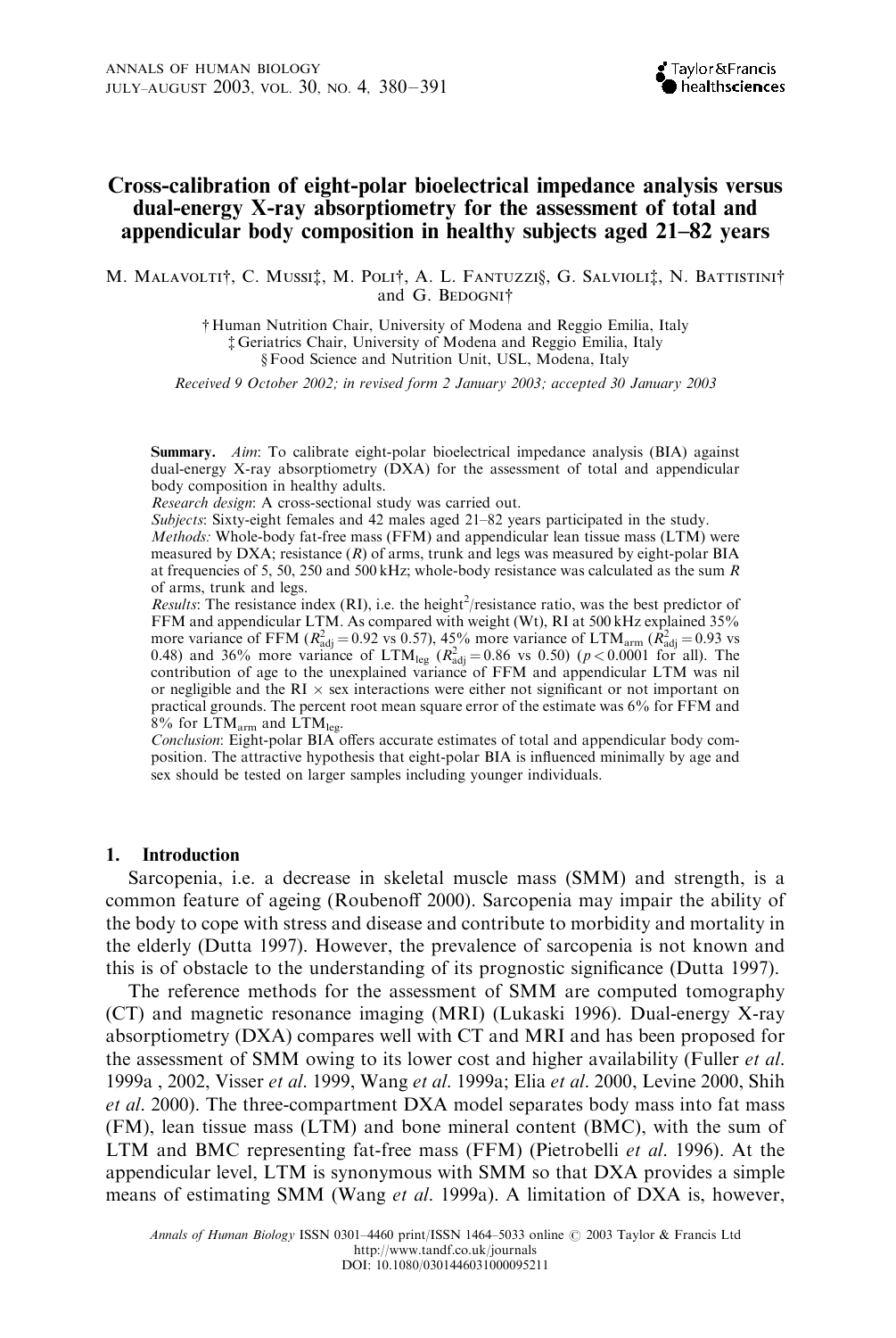that different densitometers and software versions give different estimates of body composition (Lohman 1996).

CT, MRI and DXA cannot be employed for population studies, mainly because of logistical problems. Segmental bioelectrical impedance analysis (BIA) offers a simple means of estimating appendicular LTM and is probably the best candidate for the assessment of SMM at the population level (Chumlea et al. 1995, Heymsfield et al. 2000). Calibration studies of BIA versus DXA have shown that four-polar BIA gives accurate estimates of appendicular LTM or FFM in adult subjects (Heymsfield et al. 1998, Pietrobelli et al. 1998, Fuller et al. 1999b, Nunez et al. 1999, Elia et al. 2000, Lukaski 2000, Tagliabue *et al.* 2000). However, while four-polar whole-body BIA has undergone many calibration studies in the elderly (Steen *et al.* 1987, Deurenberg et al. 1990, Brodowicz et al. 1994, Visser et al. 1995, Fuller et al. 1996, Roubenoff et al. 1997, Vache et al. 1998, Bussolotto et al. 1999, Hansen et al. 1999, Dittmar and Reber 2001, Genton et al. 2001, Kyle et al. 2001), segmental BIA has not undergone a systematic evaluation. Pietrobelli et al. (1998) found, however, that age influences the estimate of LTM obtained from segmental fourpolar BIA. This is not completely unexpected because BIA, like other indirect techniques, relies on assumptions that are partly age-dependent (Heymsfield *et al.*) 2000). Another problem is whether anthropometry, and especially body weight (Wt), contributes more than BIA to the estimate of body composition. In a recent study using four-polar BIA at 50 kHz, we have found, for instance, that BIA was not superior to Wt in assessing total and leg FFM in anorexic women (Bedogni et al., in press). Use of frequencies  $>50 \text{ kHz}$  may, however, improve the estimate of total and appendicular body composition from BIA because of better penetration of the electrical current into intracellular water and thus muscle cells (Wang et al. 1999b; Deurenberg et al. 2002).

Recently, an eight-polar impedance meter has been made available on the market (InBody 3.0, Biospace, Seoul, Korea). We found this method attractive for three reasons: (1) the use of very practical tactile electrodes for measuring segmental resistances at multiple frequencies, (2) the absence of need to standardize the subject's posture before BIA, and (3) the rapidity of measurement. These characteristics have the potential to reduce measurement times as compared with four-polar BIA and make this instrument ideal for epidemiological studies (Bedogni et al. 2002). The present study aimed at calibrating eight-polar BIA versus DXA in a sample of healthy subjects aged 21–82 years.

## 2. Materials and methods

## 2.1. Subjects

Eligible for the study were white Caucasian subjects of both sexes fulfilling the following criteria: (1) age  $\geq$  18 years; (2) body mass index (BMI)  $\geq$  18.5 kg m<sup>-2</sup>; (3) absence of chronic (e.g. diabetes) and acute (e.g. influenza) disease, as determined by clinical history and physical examination; (4) menstrual cycle between the 6th and 10th day for fertile women; (5) no use of drugs known to interfere with body water homeostasis. Subjects aged  $\leq 50$  years were recruited mainly among the personnel working at the Departments of Biomedical Sciences and Geriatrics and those aged >50 years among the subjects visited at the Outpatient Clinic of the Department of Geriatrics. The study procedures had been approved by the local Ethical Committee and all subjects gave informed consent.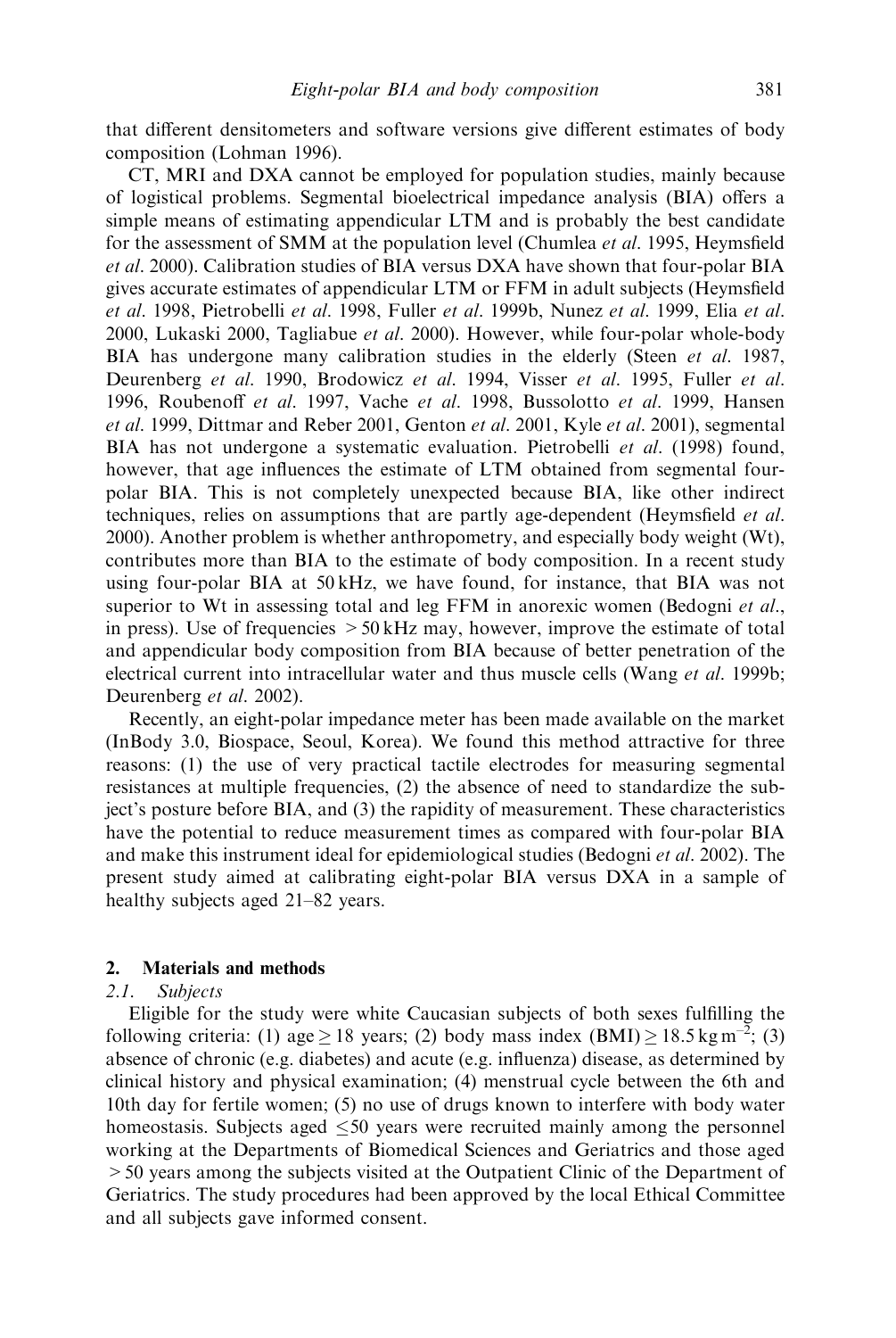### 2.2. Anthropometry

All anthropometric measurements were performed by the same operator following the Anthropometric Standardization Reference Manual (Lohman et al. 1988). Weight (Wt) was measured to the nearest 100 g and height (Ht) to the nearest 0.1 cm using an electronic balance with an incorporated stadiometer (Tanita, Tokyo, Japan). BMI was calculated as Wt  $(kg)/Ht$  (m)<sup>2</sup>.

## 2.3. Eight-polar BIA

Resistance  $(R)$  of arms, trunk and legs was measured in fasting conditions ( $>8$  h) at frequencies of 5, 50, 250 and 500 kHz with an eight-polar tactile-electrode impedance meter (InBody 3.0, Biospace, Seoul, Korea). This instrument makes use of eight tactile electrodes: two are in contact with the palm (E1, E3) and thumb (E2, E4) of each hand and two with the anterior (E5, E7) and posterior aspects (E6, E8) of the sole of each foot (figure 1).

The subject stands with his soles in contact with the foot electrodes and grabs the hand electrodes. The sequence of measurements, controlled by a microprocessor, proceeds as follows. An alternating current (a.c.) of 250  $\mu$ A of intensity (I) is applied between E1 and E5. The recorded voltage difference  $(V)$  between E2 and E4 is divided for I to obtain the resistance of right arm  $(R_{RA})$ . The same operation is performed with V recorded between E4 and E8 to obtain trunk resistance  $(R_T)$  and



Figure 1. Measurement pathways of InBody 3.0 (graph reproduced with permission of Biospace). The subject stands with her or his soles in contact with the foot electrodes and grabs the hand electrodes. Abbreviations:  $R_{\text{RA}}$ , resistance of right arm;  $R_{\text{T}}$ , resistance of trunk;  $R_{\text{LA}}$ , resistance of left arm;  $R_{\text{RL}}$ , resistance of right leg; RLL, resistance of left leg. See text for details.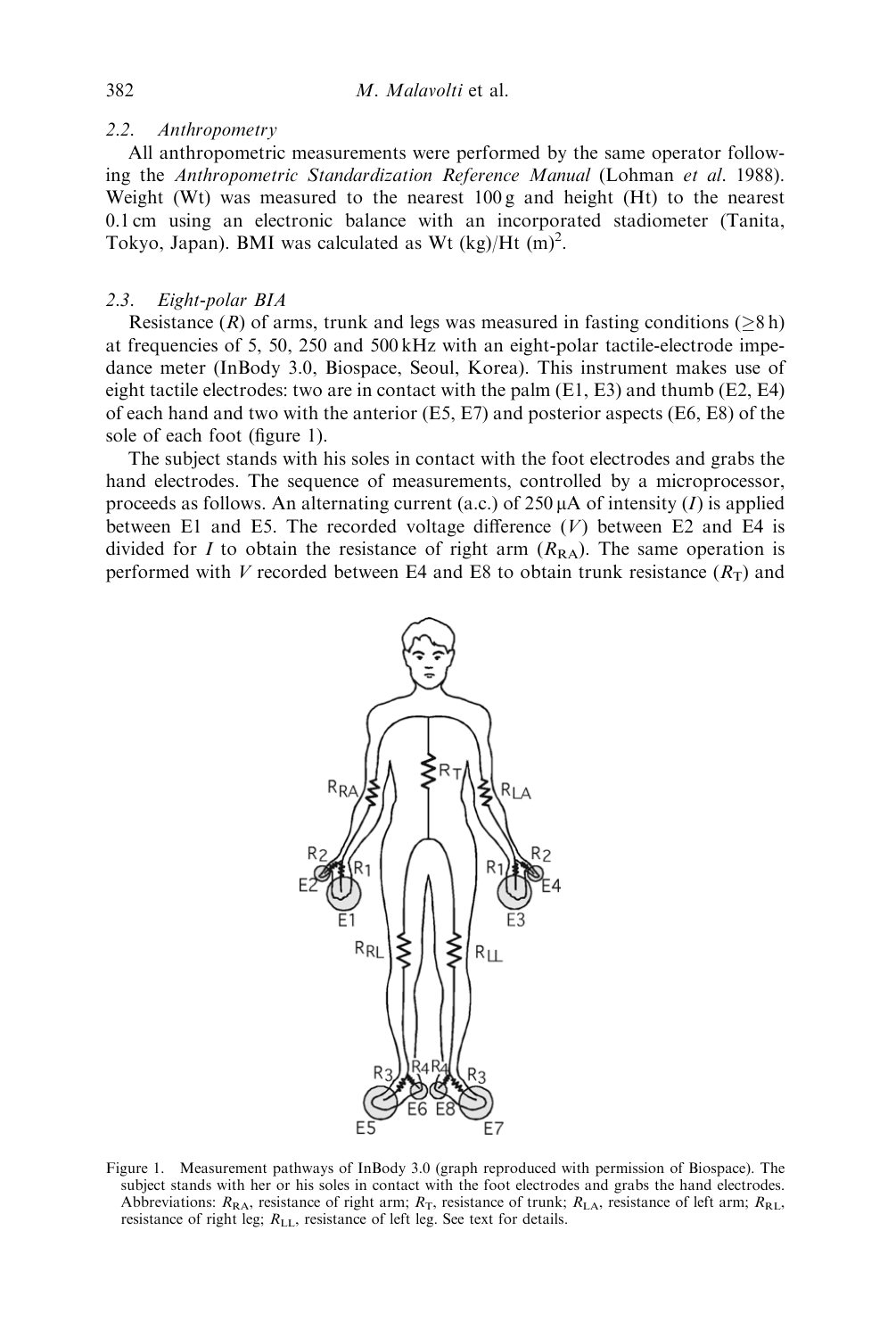with V recorded between E6 and E8 to obtain the resistance of right leg  $(R_{\text{RL}})$ . The a.c. is then applied between E3 and E7 and the value of V measured between E2 and E4 is used to calculate the resistance of left arm  $(R<sub>LA</sub>)$ . Lastly, the value of V measured between E6 and E8 is used to calculate the resistance of left leg  $(R<sub>LL</sub>)$ . No caution was taken to standardize the subject's posture before BIA, as suggested by the manufacturer. Segmental RI were calculated as Ht  $(\text{cm})^2/R_x(\Omega)$ , where  $R_x$  is the resistance of arm or leg at frequency x. Whole-body resistance  $(R_{\text{sum}})$  was calculated as the sum of segmental  $R_x$  (right arm + left arm + trunk + right leg + left leg). The whole-body resistance index ( $RI_{\text{sum}}$ ) was calculated as Ht (cm)<sup>2</sup>/ $R_{\text{sum}}$  ( $\Omega$ ). The between-day precision of InBody 3.0, determined by three daily measurements of two subjects for five consecutive days, was  $\langle 2.7\% | \langle 5 \Omega \rangle$ ; within-day precision was always  $\leq$ 2.0 ( $\leq$ 3  $\Omega$ ).

### 2.4. DXA

DXA scans were performed by the same operator using a Lunar DPX-L densitometer and adult software version 3.6 (Lunar Corporation, Madison, WI, USA). The precision of FFM and BMC assessment, as determined by three repeated weekly measurements on three subjects, was 2.5 and 1.0%, respectively. The precision of appendicular LTM assessment was  $\leq$ 2.5%. The difference between body mass measured by DXA and Wt measured by scale was  $-1 \pm 1$  kg. In spite of its statistical significance ( $p < 0.0001$ , paired *t*-test), this difference is of no practical relevance.

### 2.5. Statistical analysis

Sample size was determined by considering that a sample of 55 subjects has a power of 0.80 to detect a slope of 0.90 at an alpha level of 0.05 when the SD of Y (FFM) is 11 kg and that of X (RI<sub>500</sub>) is 5  $\Omega$ . We enrolled 110 (55  $\times$  2) subjects aiming at developing BIA algorithms and cross-validating them on an equal number of subjects. Between-sex comparisons were performed by unpaired t-tests. The study hypothesis was tested using a general linear model (GLM) with FFM or appendicular LTM as the dependent variable and the corresponding  $RI_x$  as the predictor variable. An interaction term between  $RI_x$  and sex was added to test the influence of sex on this relationship. The adjusted determination coefficient  $(R<sub>adj</sub><sup>2</sup>)$ , the root mean square error (RMSE) and the percent root mean square error (RMSE% = RMSE/ $\epsilon$ mean value of Y) obtained from linear regression of FFM or LTM versus  $RI_x$  were used to determine the accuracy of BIA (Guo *et al.* 1996). The same approach was used with Wt, Ht and  $R_x$ . Statistical significance was set to a value of  $p < 0.05$  for all tests. Statistical analysis was performed on a MacOS computer using the Statview 5.1 and SuperANOVA 1.11 software packages (SAS, Cary, NC, USA).

### 3. Results

### 3.1. Characteristics of the subjects

The measurements of the 110 subjects are given in table 1. The high female:male ratio (1.6) is explained mainly by the higher probability that we had of finding women rather men not using diuretics over 60 years of age. The mean age was 54 years (range: 21–82 years) and there was no difference between sexes ( $p = 0.786$ ). Sixty-one subjects had  $\leq$  50 years of age and 49 were aged  $\geq$  50 years. Of these latter, 20 were aged  $\geq$  70 years. Wt and Ht were higher in men than women ( $p$  < 0.0001) but BMI was similar ( $p = 0.537$ ). BMI was between 18.5 and 33.8 kg m<sup>-2</sup> in females and between 19.8 and  $31.2 \text{ kg m}^{-2}$  in males. As expected, FFM and appendicular LTM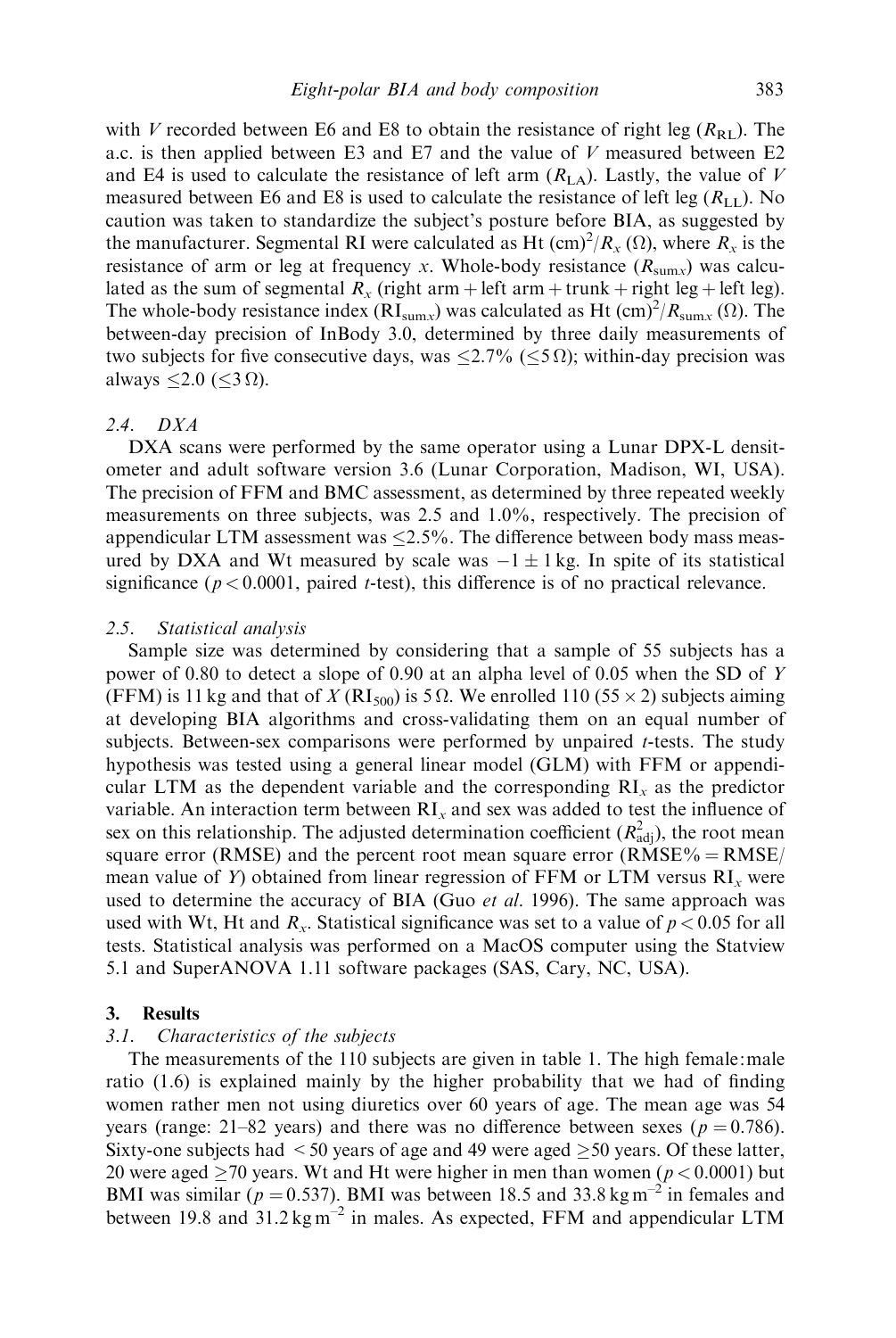|                   | Males            | Females         |
|-------------------|------------------|-----------------|
| n                 | 42               | 68              |
| Age (years)       | $54 \pm 15$      | $53 \pm 17$     |
| $Wt$ (kg)         | $75.4 \pm 9.7*$  | $64.6 \pm 10.0$ |
| Ht(m)             | $1.73 \pm 0.07*$ | $1.61 \pm 0.08$ |
| BMI $(kg m^{-2})$ | $25.3 \pm 3.9$   | $24.9 \pm 3.6$  |
| $FFM$ (kg)        | $58.3 \pm 7.6^*$ | $41.6 \pm 4.9$  |
| $LTM_{arm}$ (kg)† | $3.0 \pm 0.6^*$  | $1.9 \pm 0.3$   |
| $LTM_{leg}$ (kg)† | $9.1 \pm 1.4*$   | $6.5 \pm 1.0$   |

Table 1. Anthropometry and body composition of the study subjects. Data are given as means and SD.

 $*p < 0.0001$  versus females.

{Mean of left and right sides.

Abbreviations: Wt, weight; Ht, height; BMI, body mass index; FFM, fatfree mass; LTM, lean tissue mass.

Table 2. Resistance measurements of the study subjects. Data are given as means and SD.  $R_x$  = resistance at x kHz.

|           | Whole body†    |              | Arm‡         |            | Leg <sub>1</sub> |              |
|-----------|----------------|--------------|--------------|------------|------------------|--------------|
|           | Males*         | Females      | Males*       | Females    | Males*           | Females      |
| $R_5$     | $1193 \pm 108$ | $1394 + 137$ | $328 + 31$   | $398 + 44$ | $269 + 30$       | $299 \pm 32$ |
| $R_{50}$  | $1043 + 95$    | $1236 + 126$ | $285 + 27$   | $351 + 40$ | $236 + 26$       | $267 \pm 29$ |
| $R_{250}$ | $937 \pm 92$   | $1119 + 115$ | $256 \pm 26$ | $318 + 37$ | $212 + 25$       | $242 \pm 27$ |
| $R_{500}$ | $906 + 90$     | $1084 + 112$ | $247 + 25$   | $307 + 36$ | $206 + 25$       | $235 \pm 26$ |

 $*p < 0.0001$  versus females for all values of R.

{ Sum of segmental resistances (arms, trunk and legs).

{ Mean of left and right sides.

were higher in men than women ( $p < 0.0001$ ). R was significantly lower in men than women at all frequencies because of their higher total body water (TBW) (table 2).

### 3.2. Accuracy of eight-polar BIA in the assessment of FFM

The variance of FFM explained by Wt, Ht,  $R_{\text{sum}x}$  and  $\text{RI}_{\text{sum}x}$  is given in table 3.  $RI_{sum}$  was the best predictor of FFM and there was an increase of 2% in the explained variance of FFM from 5 to 500 kHz. RI<sub>sum500</sub> explained 35% more variance of FFM than Wt and 23% more variance than Ht. The RMSE% associated with the prediction of FFM from  $RI_{sum500}$  (6%) was also substantially lower than that associated with the prediction from Wt (14%) and Ht (12%). The Wt  $\times$  sex  $(p = 0.002)$ , Ht  $\times$  sex (p = 0.0001) and  $R_{\text{sum500}} \times$  sex (p = 0.0001) interactions were significant but RI<sub>sum500</sub>  $\times$  sex was not (p = 0.410). Thus, we modelled the predictive algorithm independently of sex, as we had previously done for TBW (Bedogni et al. 2002). Age did not contribute to the unexplained variance of FFM  $(R_{\text{adj}}^2 = 0.003,$  $p = 0.257$ ) and the contribution of Wt was low ( $R_{\text{adj}}^2 = 0.06$ ,  $p = 0.004$ ). Adding Wt as predictor with RI did not improve the accuracy of the estimate (RMSE% =  $6\%$ ).

#### 3.3. Accuracy of eight-polar BIA in the assessment of  $LTM_{arm}$

The variance of mean LTM<sub>arm</sub> explained by Wt, Ht, mean  $R_{armx}$  and mean  $R_{armx}$ is given in table 3. We used the mean values of  $LTM_{arm}$  and  $RI_{armx}$  because there was no significant  $\text{RI}_{armx}$   $\times$  hemisome interaction ( $p = 0.07$ ). Mean  $\text{RI}_{armx}$  was the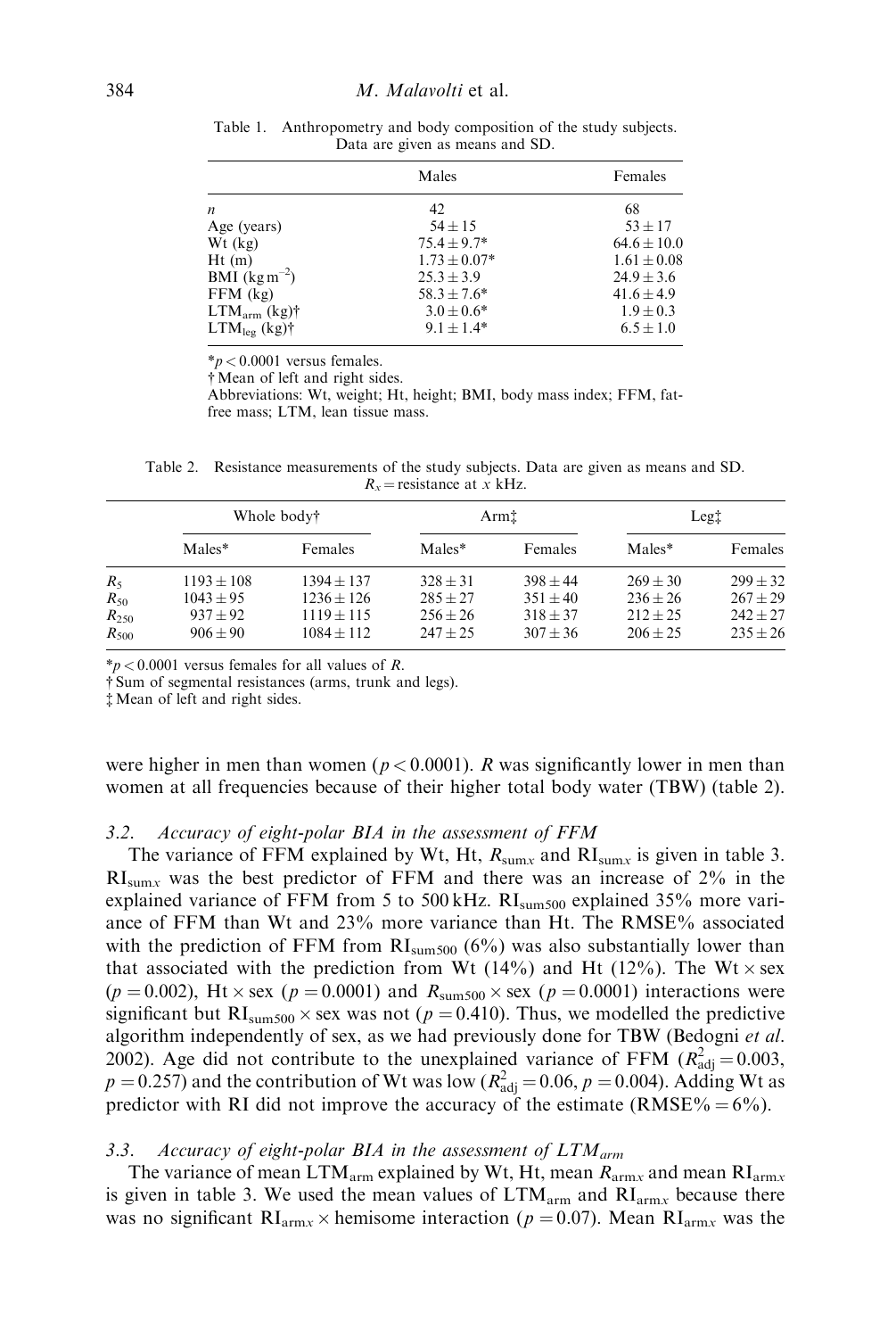|                   | <b>FFM</b>        |               | $LTM_{arm}$            |       | LTM <sub>leg</sub> |       |
|-------------------|-------------------|---------------|------------------------|-------|--------------------|-------|
|                   | $R_{\rm adj}^2$ * | RMSE%         | $R^2_{\mathrm{adj}}$ * | RMSE% | $R_{\rm adj}^2$ *  | RMSE% |
| Wt                | 0.57              | 14            | 0.48                   | 22    | 0.50               | 16    |
| Ht                | 0.69              | 12            | 0.62                   | 19    | 0.73               | 12    |
| $R_5$             | 0.52              | 15            | 0.56                   | 20    | 0.36               | 18    |
| $R_{50}$          | 0.56              | 14            | 0.57                   | 20    | 0.45               | 17    |
| $R_{250}$         | 0.58              | 14            | 0.59                   | 19    | 0.48               | 16    |
| $R_{500}$         | 0.59              | 14            | 0.60                   | 19    | 0.49               | 16    |
| RI <sub>5</sub>   | 0.90              | $\mathcal{I}$ | 0.91                   | 9     | 0.79               | 10    |
| $RI_{50}$         | 0.92              | 6             | 0.92                   | 9     | 0.84               | 9     |
| RI <sub>250</sub> | 0.92              | 6             | 0.91                   | 9     | 0.86               | 9     |
| RI <sub>500</sub> | 0.92              | 6             | 0.93                   | 8     | 0.86               | 8     |

Table 3. Accuracy of eight-polar BIA in estimating fat-free mass and appendicular lean tissue mass.

\* $p < 0.0001$  for all values of  $R_{\text{adj}}^2$ .

Abbreviations: FFM, fat-free mass; LTM, lean tissue mass;  $R_{\text{adj}}^2$ , adjusted coefficient of determination; RMSE%, percent root mean square error; Wt, weight; Ht, height;  $R_x$ , resistance at x kHz;  $RI_x$ , resistance index at x kHz.

best predictor of mean LTMarm and there was an increase of 2% in the explained variance of mean LTM<sub>arm</sub> from 5 to 500 kHz. Mean  $RI_{arm500}$  explained 45% more variance of mean LTM<sub>arm</sub> than Wt and 31% more variance than Ht. The RMSE% associated with the prediction of mean  $LTM_{arm}$  from mean  $RI_{arm500}$  (8%) was also substantially lower than that associated with the prediction from Wt (22%) and Ht (19%). All the X  $\times$  sex interactions were significant (Ht  $\times$  sex,  $p = 0.0001$ ;  $R_{500} \times$  sex,  $p = 0.0001$ ; Wt  $\times$  sex,  $p = 0.034$  and RI<sub>arm500</sub>  $\times$  sex,  $p = 0.004$ ). Adding sex and  $RI_{500} \times$  sex as predictors did not, however, improve the accuracy of the  $RI_{arm500}$ (RMSE%  $= 8\%$ ). Thus, we modelled the predictive algorithm independently of sex. Age explained only a minimal portion of residual LTM<sub>arm</sub> ( $R_{\text{adj}}^2 = 0.04$ ,  $p = 0.024$ ) and Wt no portion at all  $(R<sub>adj</sub><sup>2</sup> = 0.006, p = 0.431)$ . Adding age as predictor with RI did not improve the accuracy of the estimate (RMSE% =  $8\%$ ).

## 3.4. Accuracy of BIA in the assessment of  $LTM_{leg}$

The variance of  $LTM_{leg}$  explained by Wt, Ht,  $R_{legx}$  and  $RI_{legx}$  is given in table 3. We used the mean values of  $FFM_{legx}$  and  $RI_{legx}$  because there was no significant  $RI_{\text{leg}x}$  \times hemisome interaction (p = 0.502). Mean  $RI_{\text{leg}x}$  was the best predictor of mean  $FFM_{leg}$  and there was an increase of 7% in the explained variance of  $FFM_{leg}$  from 5 to 500 kHz.  $RI_{leg500}$  explained 36% more variance of  $FFM_{leg}$  than Wt and 13% more variance than Ht. The RMSE% associated with the prediction of mean  $LTM_{\text{leg}}$  from mean  $RI_{\text{leg}500}$  (8%) was also lower than that associated with the prediction from Wt (16%) and Ht (12%). The Wt  $\times$  sex (p = 0.020), Ht  $\times$  sex  $(p = 0.0001)$  and  $R_{500} \times$  sex  $(p = 0.002)$  interactions were significant but  $RI_{\text{leg500}} \times \text{sex}$  was not (p = 0.408). Thus, we modelled the predictive algorithm independently of sex. Age explained no portion of residual  $LTM_{leg}$  ( $R^2$ adj = 0.002,  $p = 0.263$ ) and Wt explained only a minimal portion of it  $(R_{\text{adj}}^2 = 0.03, p < 0.388)$ . Adding Wt as predictor with RI did not improve the accuracy of the estimate  $(RMSE\% = 8\%)$ .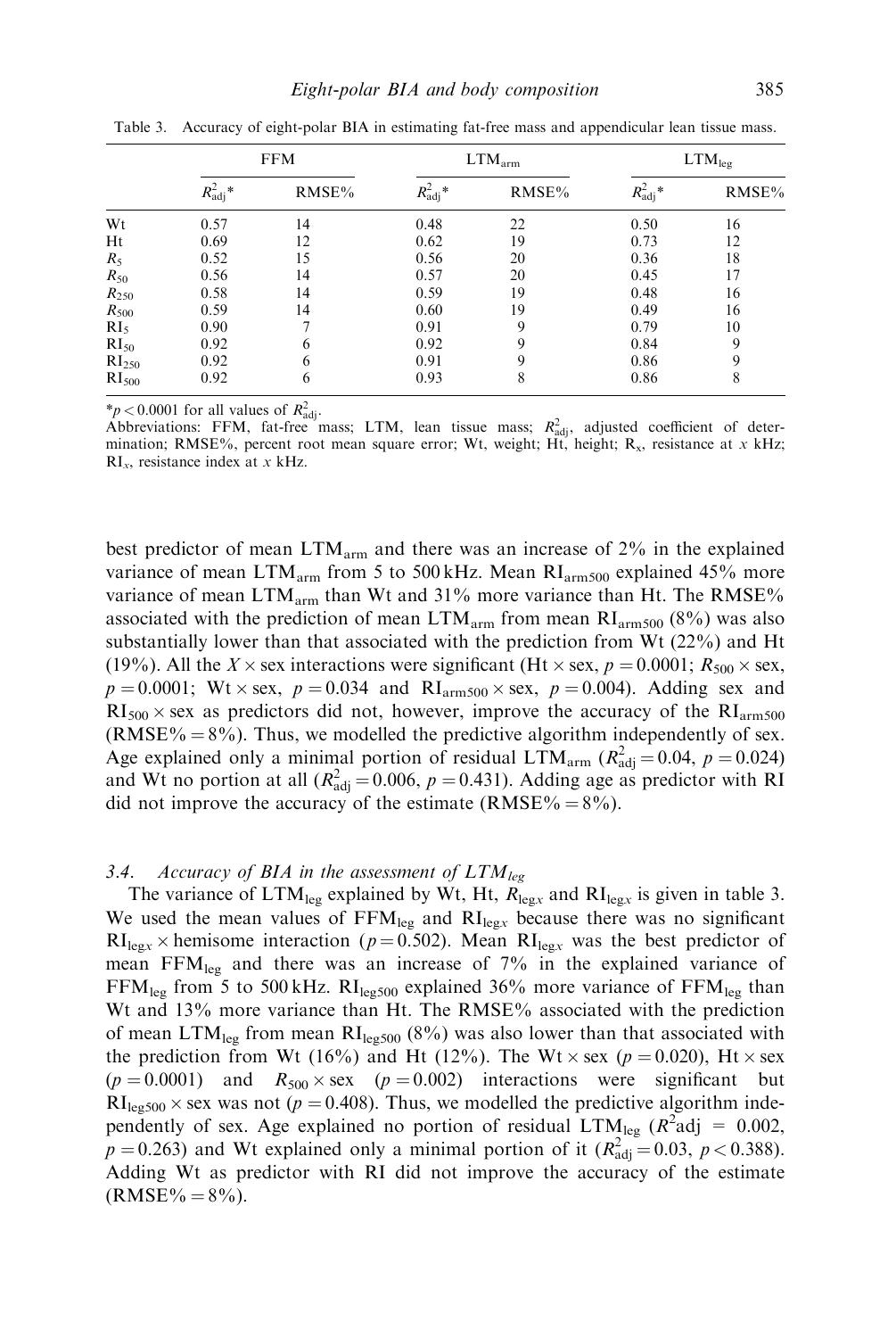

Figure 2. Relationship between fat-free mass (a), arm lean tissue mass (b), leg lean tissue mass (c) and the resistance index at 500 kHz in two random subsamples of 55 subjects each (marked with open circles and plus signs). Slopes and intercepts did not differ between the two samples. Abbreviations: FFM, fat-free mass; LTM, lean tissue mass; RI, resistance index at 500 kHz.

### 3.5. BIA algorithms

To develop BIA algorithms for the prediction of FFM and appendicular LTM, we randomly split the study sample in two halves. The regression lines of the FFM– RI and LTM–RI relationships obtained in the first half ( $n = 55$ ) were compared with those obtained in the second half  $(n = 55)$  (figure 2).

Because the slopes and intercepts were similar, the two halves were pooled together and common algorithms were developed (table 4). The RMSE% was 6% for FFM and 8% for both  $LTM_{arm}$  and  $LTM_{leg}$ .

### 4. Discussion

In this study, we cross-calibrated eight-polar BIA against DXA for the assessment of FFM and appendicular LTM in healthy subjects.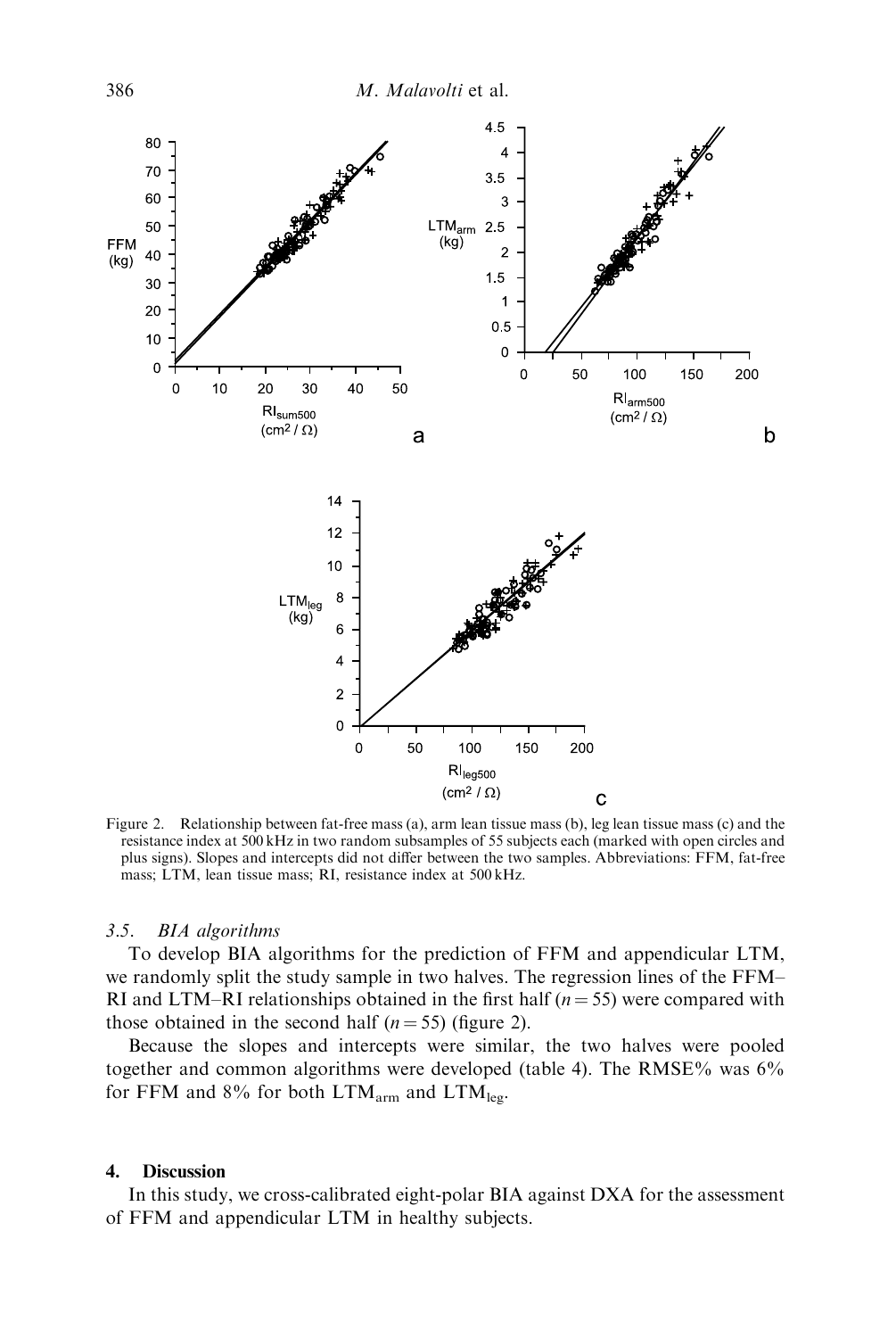| Y                                               |                                                                                | a <sub>0</sub>    | $a_1$                   |      | <b>RMSE</b><br>$R_{\rm adi}^2$ kg $(\% )$           | (kg)                                              | (kg)                                             | Y by DXA Y by BIA DY (BIA – DXA)<br>(kg)        |
|-------------------------------------------------|--------------------------------------------------------------------------------|-------------------|-------------------------|------|-----------------------------------------------------|---------------------------------------------------|--------------------------------------------------|-------------------------------------------------|
| <b>FFM</b><br>$LTM_{arm}$<br>$LTM_{\text{lep}}$ | $\mathrm{RI}_{\mathrm{sum}500}$<br>RI <sub>arm500</sub><br>$R_{\text{leg500}}$ | $-0.6$<br>$-0.06$ | 2.4 1.6<br>0.03<br>0.06 | 0.93 | $0.92 \quad 2.80(6)$<br>0.18(8)<br>$0.86$ $0.63(8)$ | $48.0 \pm 10.1$<br>$2.3 \pm 0.7$<br>$7.5 \pm 1.7$ | $48.0 \pm 9.7$<br>$2.3 \pm 0.7$<br>$7.5 \pm 1.6$ | $0.0 \pm 2.8$<br>$0.0 \pm 0.2$<br>$0.0 \pm 0.6$ |

Table 4. Prediction of fat-free mass and appendicular lean tissue mass from eight-polar BIA.

Abbreviations:  $a_0$ , intercept;  $a_1$ , slope;  $R_{\text{adj}}^2$ , adjusted coefficient of determination; RMSE, root mean square error; BIA, bioelectrical impedance analysis: DXA, dual-energy X-ray absorptiometry; FFM, fat-free mass; LTM, lean tissue mass;  $RI_x$ , resistance index at x kHz; sum, sum of segmental resistances (arms, trunk and legs).

Eight-polar BIA was consistently superior to Wt in estimating FFM and appendicular LTM. In our studies of four-polar BIA, we have sometimes found Wt to be better than RI in estimating body composition (Bedogni et al. 1997, in press, Scalfi et al. 1997). Moreover, it is not uncommon for Wt to explain most of the variance of body compartments when employed as a predictor with RI (Bedogni et al., in press). In the present study, however, RI was substantially better than Wt in estimating body composition. Even more important, Wt did not contribute or contributed very little to residual FFM and LTM ( $R_{\text{adj}}^2 \le 0.06$ ). This may be a merit of eight-polar BIA but in order to establish this with certainty a direct comparison with four-polar BIA is needed. Unique characteristics of eight-polar BIA that may contribute to its very low dependency from Wt are: (1) the use of tactile electrodes, avoiding problems connected with adhesive electrodes,  $(2)$  the fact that whole-body eight-polar R is the sum of segmental resistances obtained with a five-cylinder model of the human body (see figure 1), and (3) the insensitivity of eight-polar BIA to subject's posture.

Age did not contribute or contributed very little to the variance of FFM and LTM ( $R_{\text{adj}}^2 \le 0.04$ ). Age is often employed in four-polar BIA algorithms because of an increase in their accuracy (Guo et al. 1996). However, this was not observed in this study, performed on subjects aged 21–82 years. Even if a sample including also children and adolescents would be better suited to test the hypothesis of age independence of eight-polar BIA, this evidence is nonetheless interesting and worth of discussion. Age is supposed to enter BIA algorithms as a surrogate marker of bioelectrical properties of the body that change with age (Heymsfield *et al.* 2000). These properties are not well defined but changes in body fat distribution and in the relative proportions of FFM components are likely to play a role. A simple explanation for the apparent age independence of eight-polar BIA may be that with this technique the a.c. transverses both hemisomes as opposed to one hemisome in fourpolar BIA. To test this hypothesis more thoroughly, four-polar and eight-polar BIA should be directly compared on a sample of individuals widely differing in age.

The  $RI_{sum500} \times$  sex and  $RI_{leg500} \times$  interactions were not significant and the inclusion of the significant  $RI_{arm500} \times$  sex interaction among predictors did not improve the accuracy of the estimate of  $LTM_{arm}$  from  $RI_{arm500}$ . This was observed also in our previous work on TBW (Bedogni et al. 2002). Sex is commonly employed in BIA algorithms because it increases the accuracy of the prediction (Guo  $et$  al. 1996). However, this did not happen in the present study. Sex is supposed to enter BIA predictive algorithms as a surrogate marker of bioelectrical properties of the body that differ with sex. These properties are not well defined but differences in body fat and FFM composition may play a role. Even if it is attractive to speculate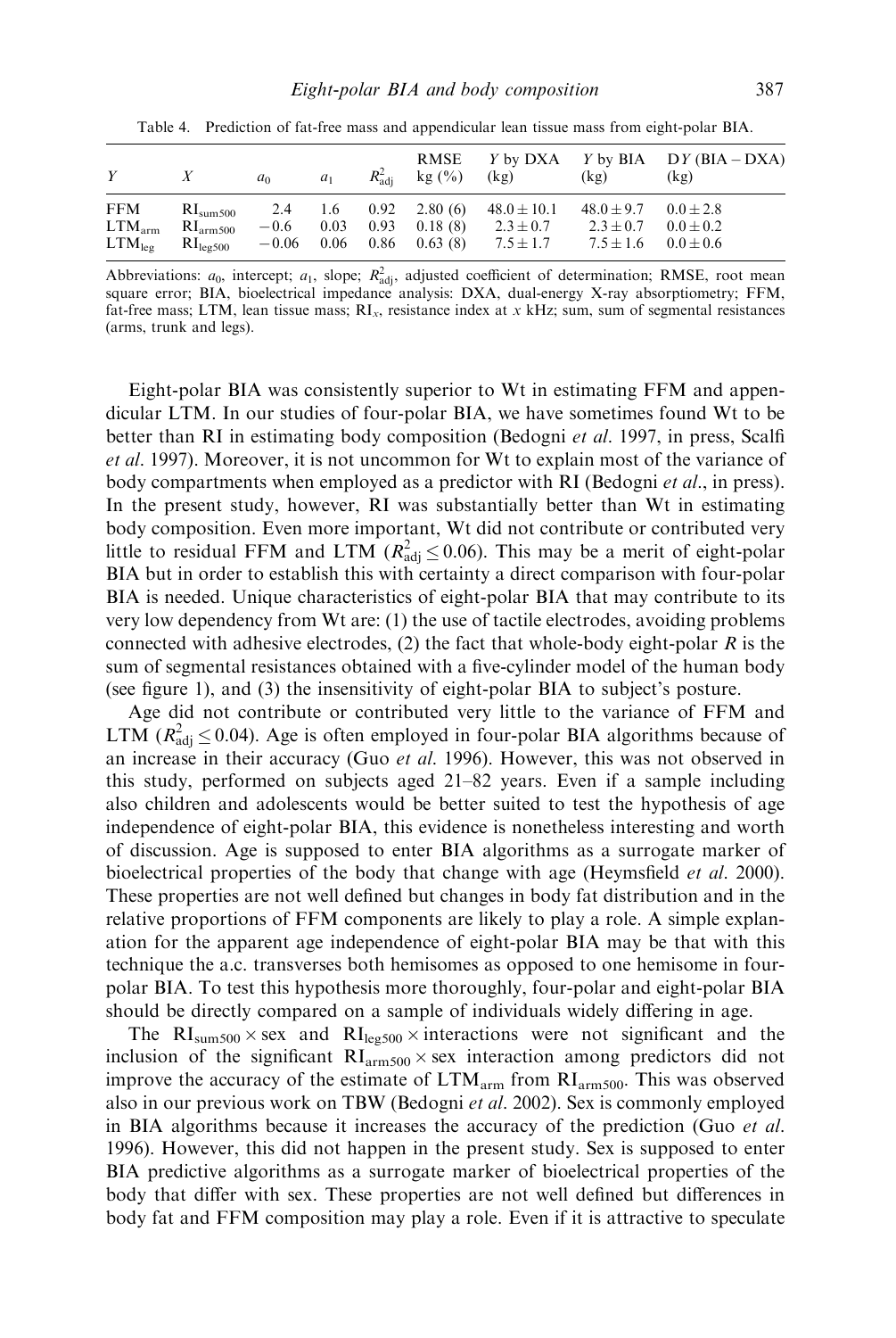that eight-polar BIA can detect these differences, the limitations of this study should be kept in mind. An acceptable power (i.e.  $> 80\%$ ) for testing the hypothesis of no  $RI \times$  sex interaction was present only for  $RI_{arm500} \times$  sex and a larger sample size is needed to test the hypotheses of no  $RI_{500} \times$  sex and  $RI_{500 \text{leg}} \times$  sex interaction. However, the decision of including them in a predictive model would depend substantially on the increase in the underlying accuracy.

Higher frequencies were better than lower frequencies in estimating FFM and appendicular LTM from BIA (Pietrobelli  $et$  al. 1998). As expected by electrical theory, the variance of FFM and appendicular LTM explained by  $R$  increased for increasing frequencies (table 3). This increase was lower when  $R$  was used as the denominator of  $Ht^2$  in the form of RI because of the already high correlation between Ht, FFM and appendicular LTM. However, the expected pattern was still present and was especially evident for  $LTM_{\text{leg}}$ .

In conclusion, this study shows that eight-polar BIA is an accurate method for the assessment of FFM and appendicular LTM. The rapidity with which measurements are performed make eight-polar BIA a good candidate for use in epidemiological studies of sarcopenia. The attractive hypothesis that eight-polar BIA is minimally influenced by age and sex should be tested on larger samples including younger individuals.

### Acknowledgements

Supported by a 'Young Researcher' grant of Modena and Reggio Emilia University to M. Malavolti.

#### References

- Bedogni, G., Bollea, M. R., Severi, S., Trunfio, O., Manzieri, A. M., and Battistini, N., 1997, The prediction of total body water and extracellular water from bioelectric impedance in obese children. European Journal of Clinical Nutrition, 51, 129–133.
- Bedogni, G., Malavolti, M., Severi, S., Poli, M., Mussi, C., Fantuzzi, A. L., and Battistini, N., 2002, Accuracy of an eight-point tactile-electrode impedance method in the assessment of total body water. European Journal of Clinical Nutrition, 56, 1143-1148.
- BEDOGNI, G., MARRA, M., BIANCHI, L., MALAVOLTI, M., NICOLAI, E., DE FILIPPO, E., and SCALFI, L., in press, Comparison of bioelectrical impedance analysis and dual-energy X-ray absorptiometry for the assessment of appendicular body composition in anorexic women. European Journal of Clinical Nutrition.
- Brodowicz, G. R., Mansfield, R. A., McClung, M. R., and Althoff, S. A., 1994, Measurement of body composition in the elderly: dual energy X-ray absorptiometry, underwater weighing, bioelectrical impedance analysis, and anthropometry. Gerontology, 40, 332–339.
- Bussolotto, M., Ceccon, A., Sergi, G., Giantin, V., Beninca, P., and Enzi, G., 1999, Assessment of body composition in elderly: accuracy of bioelectrical impedance analysis. Gerontology, 45, 39–43.
- Chumlea, W. C., Guo, S. S., Vellas, B., and Guigoz, Y., 1995, Techniques of assessing muscle mass and function (sarcopenia) for epidemiological studies of the elderly. Journals of Gerontology Series A Biological and Medical Sciences, 50, Spec No., 45–51.
- Deurenberg, P., van der Kooij, K., Evers, P., and Hulshof, T., 1990, Assessment of body composition by bioelectrical impedance in a population aged greater than 60 y. American Journal of Clinical Nutrition, 51, 3–6.
- DEURENBERG, P., DEURENBERG-YAP, M., and SCHOUTEN, F. J., 2002, Validity of total and segmental impedance measurements for prediction of body composition across ethnic population groups. European Journal of Clinical Nutrition, 56, 214–220.
- Dittmar, M., and Reber, H., 2001, New equations for estimating body cell mass from bioimpedance parallel models in healthy older Germans. American Journal of Physiology, 281, E1005–E1014.

DUTTA, C., 1997, Significance of sarcopenia in the elderly. Journal of Nutrition, 127, 992S-993S.

Elia, M., Fuller, N. J., Hardingham, C. R., Graves, M., Screaton, N., Dixon, A. K., and Ward, L. C., 2000, Modeling leg sections by bioelectrical impedance analysis, dual-energy X-ray absorptiometry, and anthropometry: assessing segmental muscle volume using magnetic resonance imaging as a reference. Annals of the New York Academy of Sciences, 904, 298–305.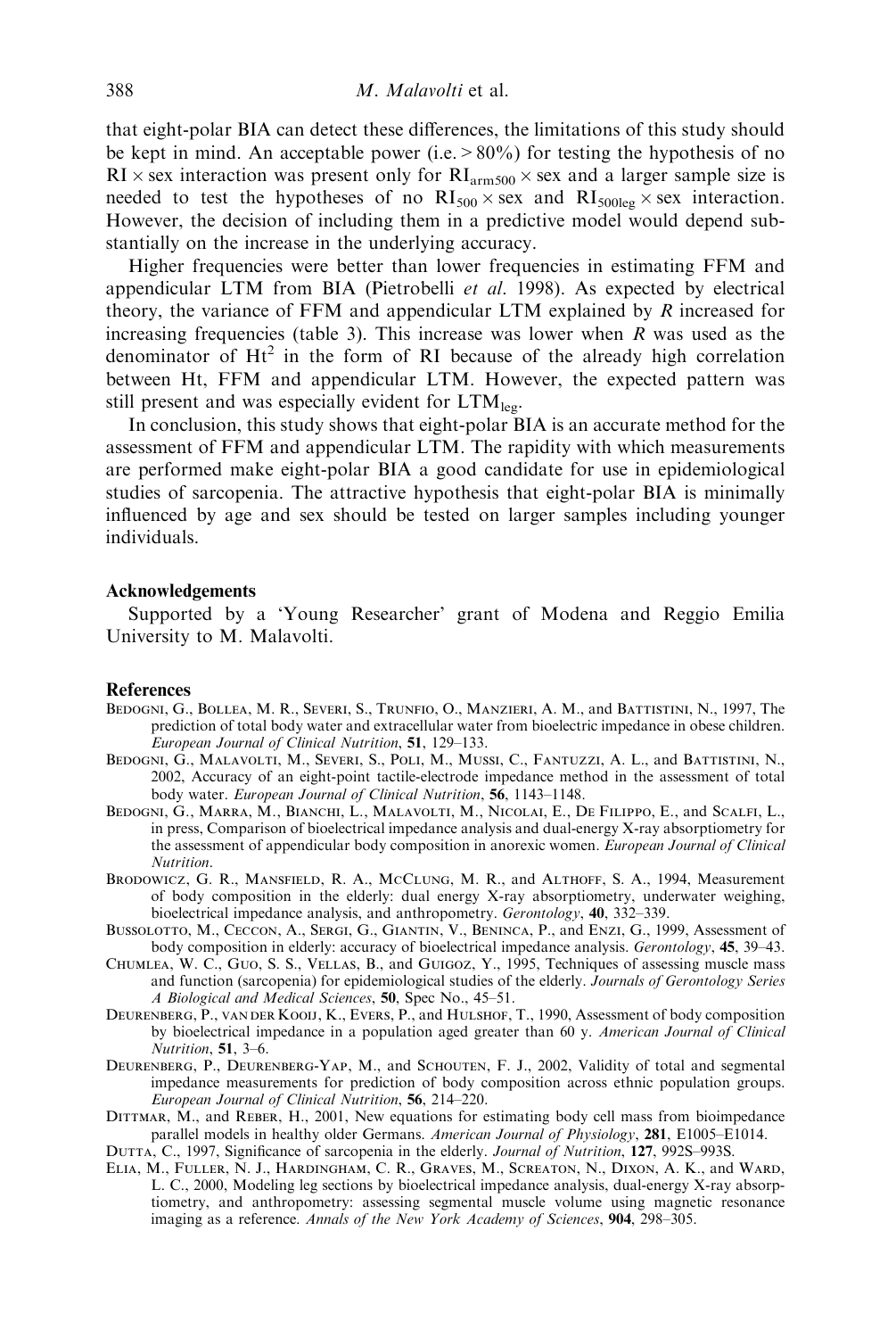- Fuller, N. J., Sawyer, M. B., Laskey, M. A., Paxton, P., and Elia, M., 1996, Prediction of body composition in elderly men over 75 years of age. Annals of Human Biology, 23, 127–147.
- Fuller, N. J., Hardingham, C. R., Graves, M., Screaton, N., Dixon, A. K., Ward, L. C., and Elia, M., 1999a, Assessment of limb muscle and adipose tissue by dual-energy X-ray absorptiometry using magnetic resonance imaging for comparison. International Journal of Obesity and Related Metabolic Disorders, 23, 1295–1302.
- Fuller, N. J., Hardingham, C. R., Graves, M., Screaton, N., Dixon, A. K., Ward, L. C., and Elia, M., 1999b, Predicting composition of leg sections with anthropometry and bioelectrical impedance analysis, using magnetic resonance imaging as reference. Clinical Science, 96, 647–657.
- Fuller, N. J., Fewtrell, M. S., Dewit, O., Elia, M., and Wells, J. C., 2002, Segmental bioelectrical impedance analysis in children aged 8–12 y: 2. The assessment of regional body composition and muscle mass. International Journal of Obesity and Related Metabolic Disorders, 26, 692–700.
- Genton, L., Karsegard, V. L., Kyle, U. G., Hans, D. B., Michel, J. P., and Pichard, C., 2001, Comparison of four bioelectrical impedance analysis formulas in healthy elderly subjects. Gerontology, 47, 315–323.
- Guo, S. S., Chumlea, W. C., and Cockram, D. B., 1996, Use of statistical methods to estimate body composition. American Journal of Clinical Nutrition, 64 (suppl.), 428S–435S.
- Hansen, R. D., Raja, C., Aslani, A., Smith, R. C., and Allen, B. J., 1999, Determination of skeletal muscle and fat-free mass by nuclear and dual-energy X-ray absorptiometry methods in men and women aged 51–84 y (1–3). American Journal of Clinical Nutrition,  $70$ , 228–233.
- Heymsfield, S. B., Gallagher, D., Grammes, J., Nunez, C., Wang, Z., and Pietrobelli, A., 1998, Upper extremity skeletal muscle mass: potential of measurement with single frequency bioimpedance analysis. Applied Radiation and Isotopes, 49, 473–474.
- HEYMSFIELD, S. B., NUNEZ, C., TESTOLIN, C., and GALLAGHER, D., 2000, Anthropometry and methods of body composition measurement for research and field application in the elderly. European Journal of Clinical Nutrition, 54, suppl. 3, S26-S32.
- Kyle, U. G., Genton, L., Karsegard, L., Slosman, D. O., and Pichard, C., 2001, Single prediction equation for bioelectrical impedance analysis in adults aged 20–94 years. Nutrition, 17, 248–253.
- Levine, J. A., Abboud, L., Barry, M., Reed, J. E., Sheedy, P. F., and Jensen, M. D., 2000, Measuring leg muscle and fat mass in humans: comparison of CT and dual-energy X-ray absorptiometry. Journal of Applied Physiology, 88, 452-456.
- Lohman, T. G., 1996, Dual energy X-ray absorptiometry. In Human Body Composition, edited by T. G. Lohman, S. B. Heymsfield and A. F. Roche (Champaign, IL: Human Kinetics), pp. 63–78.
- LOHMAN, T. G., ROCHE, A. F., and MARTORELL, R., eds, 1988, Anthropometric Standardization Reference Manual (Champaign, IL: Human Kinetics Books).
- LUKASKI, M., 1996, Estimation of muscle mass. In Human Body Composition, edited by T. G. Lohman, S. B. Heymsfield and A. F. Roche (Champaign, IL: Human Kinetics Books), pp. 109–128.
- Lukaski, H. C., 2000, Assessing regional muscle mass with segmental measurements of bioelectrical impedance in subjects undergoing weight loss. Annals of the New York Academy of Sciences, 904, 154–158.
- Nunez, C., Gallagher, D., Grammes, J., Baumgartner, R. N., Ross, R., Wang, Z., Thornton, J., and HEYMSFIELD, S. B., 1999, Bioimpedance analysis: potential for measuring lower limb skeletal muscle mass. Journal of Parenteral and Enteral Nutrition, 23, 96–103.
- PIETROBELLI, A., FORMICA, C., WANG, Z., and HEYMSFIELD, S. B., 1996, Dual-energy X-ray absorptiometry body composition model: review of physical concepts. American Journal of Physiology, 271, E941–E951.
- PIETROBELLI, A., MORINI, P., BATTISTINI, N., CHIUMELLO, G., NUNEZ, C., and HEYMSFIELD, S. B., 1998, Appendicular skeletal muscle mass: prediction from multiple frequency segmental bioimpedance analysis. European Journal of Clinical Nutrition, 52, 507–511.
- ROUBENOFF, R., 2000, Sarcopenia and its implications for the elderly. European Journal of Clinical Nutrition, 54, S40–S47.
- Roubenoff, R., Baumgartner, R. N., Harris, T. B., Dallal, G. E., Hannan, M. T., Economos, C. D., Stauber, P. M., Wilson, P. W., and Kiel, D. P., 1997, Application of bioelectrical impedance analysis to elderly populations. Journals of Gerontology Series A Biological and Medical Sciences, 52, M129–M136.
- Scalfi, L., Bedogni, G., Marra, M., Di Biase, G., Caldara, A., Severi, S., Contaldo, F., and BATTISTINI, N., 1997, The prediction of total body water from bioelectrical impedance in patients with anorexia nervosa. British Journal of Nutrition, 78, 357-365.
- SHIH, R., WANG, Z., HEO, M., WANG, W., and HEYMSFIELD, S. B., 2000, Lower limb skeletal muscle mass: development of dual-energy X-ray absorptiometry prediction model. Journal of Applied Physiology, 89, 1380–1386.
- Steen, B., Bosaeus, I., Elmstahl, S., Galvard, H., Isaksson, B., and Robertsson, E., 1987, Body composition in the elderly estimated with an electrical impedance method. Comprehensive Gerontology. Section A: Clinical and Laboratory Sciences, 1, 102-105.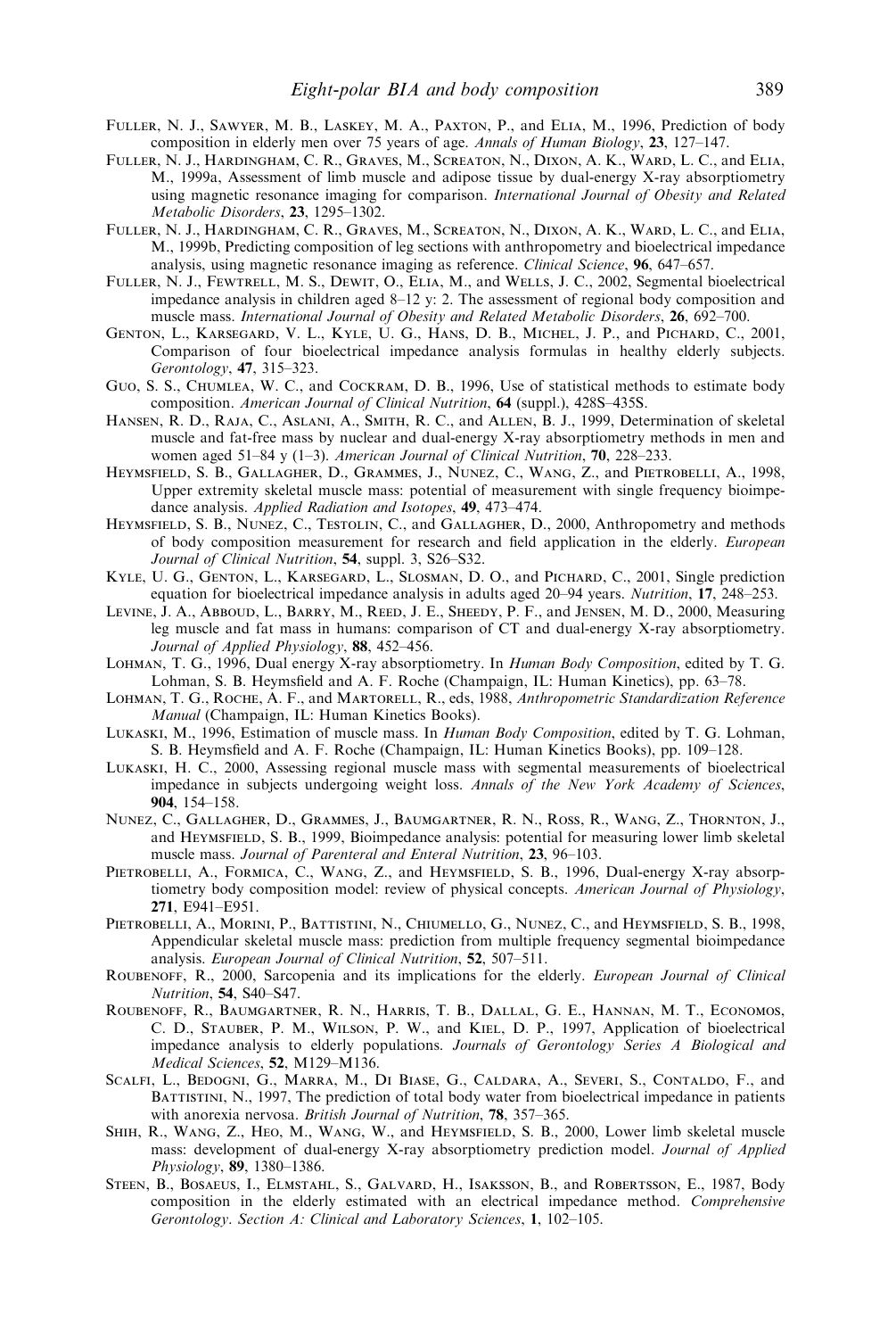- Tagliabue, A., Andreoli, A., Bertoli, S., Pagliato, E., Comelli, M., Testolin, G., and De Lorenzo, A., 2000, Appendicular lean body mass. Prediction by bioelectrical impedance analysis. Annals of the New York Academy of Sciences, 904, 218–220.
- Vache, C., Rousset, P., Gachon, P., Gachon, A. M., Morio, B., Boulier, A., Coudert, J., Beaufrere, B., and Ritz, P., 1998, Bioelectrical impedance analysis measurements of total body water and extracellular water in healthy elderly subjects. International Journal of Obesity and Related Metabolic Disorders, 22, 537–543.
- Visser, M., Deurenberg, P., and van Staveren, W. A., 1995, Multi-frequency bioelectrical impedance for assessing total body water and extracellular water in elderly subjects. European Journal of Clinical Nutrition, 49, 256–266.
- Visser, M., Fuerst, T., Lang, T., Salamone, L., and Harris, T. B., 1999, Validity of fan-beam dualenergy X-ray absorptiometry for measuring fat-free mass and leg muscle mass. Health, Aging, and Body Composition Study—Dual-Energy X-ray Absorptiometry and Body Composition Working Group. Journal of Applied Physiology, 87, 1513-1520.
- WANG, W., WANG, Z., FAITH, M. S., KOTLER, D., SHIH, R., and HEYMSFIELD, S. B., 1999a, Regional skeletal muscle measurement: evaluation of new dual-energy X-ray absorptiometry model. Journal of Applied Physiology, 87, 1163–1171.
- Wang, Z. M., Deurenberg, P., Wei, W., Pietrobelli, A., Baumgartner, R. N., and Heymsfield, S. B., 1999b, Hydration of fat-free body mass: review and critique of a classic body-composition constant. American Journal of Clinical Nutrition, 69, 833–841.

Address for correspondence: Giorgio Bedogni, Human Nutrition Chair, Department of Hygiene, Microbiology and Biostatistics, Faculty of Medicine and Surgery, University of Modena and Reggio Emilia, Via Campi 287, 41100 Modena, Italy. Email: giorgiobedogni@libero.it

Zusammenfassung. Ziel: Eichung der Bioelektrischen Impedanzanalyse (BIA) mit 8-Elekroden zur Bestimmung der Körperzusammensetzung des Gesamtkörpers und von Körperabschnitten bei gesunden Erwachsenen mittels Dual-Energy-X-Ray Absorptiometrie (DXA).

Forschungsdesign: Querschnittsstudie.

Probanden: 68 Frauen und 42 Männer im Alter von 21-82 Jahren.

Methoden: Die fettfreie Masse (FFM) des Gesamtkörpers und die Magermasse (LTM) von Körperabschnitten wurden mittels Dual-Energy-X-Ray Absorptiometrie (DXA) bestimmt; die Resistance (R) der Arme, des Rumpfes und der Beine wurde mittels 8-Elektroden BIA bei Frequenzen von 5, 50, 250 und 500 kHz gemessen; zur Bestimmung des Ganzkörperwiderstandes wurden die R-Werte der Arme, des Rumpfes und der Beine summiert.

Ergebnisse: der Resistance Index (RI), d.h. die Körperhöhe <sup>2</sup>/Resistance, war der beste Prädiktor der FFM und der LTM von Körperabschnitten. Im Vergleich zum Gewicht (Wt), erklärte der RI bei 500 kHz 35% mehr Varianz bei der FFM ( $R_{\text{adj}}^2 = 0.92$  vs 0.57), 45% mehr Varianz bei der LTM<sub>Arm</sub> ( $R_{\text{adj}}^2 = 0.93$  vs 0.48) und 36% mehr Varianz bei der LTM<sub>Bein</sub> ( $R_{\text{adj}}^2 = 0.86$  vs 0.50) ( $p < 0.0001$  für alle). Das Alters tru Interaktionen zwischen RI und Geschlecht waren entweder nicht signifikant oder aus praktischer Sicht unwesentlich. Der prozentuale Mittlere Quadratwurzel Fehler der Schätzung betrug 6% für die FFM und 8% für die  $LTM_{\text{Arm}}$  und die  $LTM_{\text{Bein}}$ .

Zusammenfassung: BIA mit 8 Elektroden ermöglicht eine genaue Bestimmung der Körperzusammensetzung des Gesamtkörpers und von Körperabschnitten. Die interessante Hypothese, dass die BIA mit 8 Elektroden minimal durch Alter und Geschlecht beeinflusst wird, sollte durch größere Stichproben, welche jüngere Individuen einschließen, geprüft werden.

Résumé. But: Calibrer une analyse d'impédance bioélectrique 8-polaire (AIB) par l'absorptiométrie de rayons X d'énergie double (AXD) afin de rendre compte de la composition corporelle totale et appendiculaire d'adultes en bonne santé.

Matériel et méthode: étude transversale sur 68 femmes et 42 hommes âgés de 21 à 82 ans. La masse maigre totale MMT et la masse maigre appendiculaire MMA sont mesurées par AXD, la résistance (R) des bras, du tronc et des jambes sont mesurés par AIB à des fréquences de 5, 20, 250 et 500 kHz; la résistance corporelle totale est calculée comme la somme de R des bras du tronc et des jambes

Résultats: l'indice de résistance (IR), soit le rapport stature/résistance, est le meilleur prédicateur de la MMT et de la MMA. L'IR à 500 kHz explique 35% de plus de la variance de la MMT que le poids  $(R_{\text{adj}}^2 = 0.92 \text{ contre } 0.57)$ , 45% de plus de la variance de la MMA<sub>bras</sub>  $(R_{\text{adj}}^2 = 0.93 \text{ contre } 0.48)$  et 36% de plus de la variance de la MMA<sub>jambe</sub> ( $R_{\text{adj}}^2 = 0.86$  contre 0,50) ( $p < 0.0001$  pour tous). La contribution de<br>l'âge à la variance inexpliquée de la MMT et de la MMA est nulle ou négligeable et les interactions sexe-IR sont soit non significatives ou bien sans importance pratique. Le pourcentage d'erreur d'estimation par la racine du carré moyen est de 6% pour la MMT et 8% pour la MMA $_{\text{bras}}$  et pour la MMA $_{\text{iambe}}$ 

Conclusion: l'AIB 8-polaire produit des estimations précises de la composition corporelle totale et appendiculaire. L'hypothèse séduisante qui veut que l'AIB serait très peu influencée par l'âge et par le sexe, devrait être éprouvée sur de plus amples échantillons incorporant de jeunes individus.